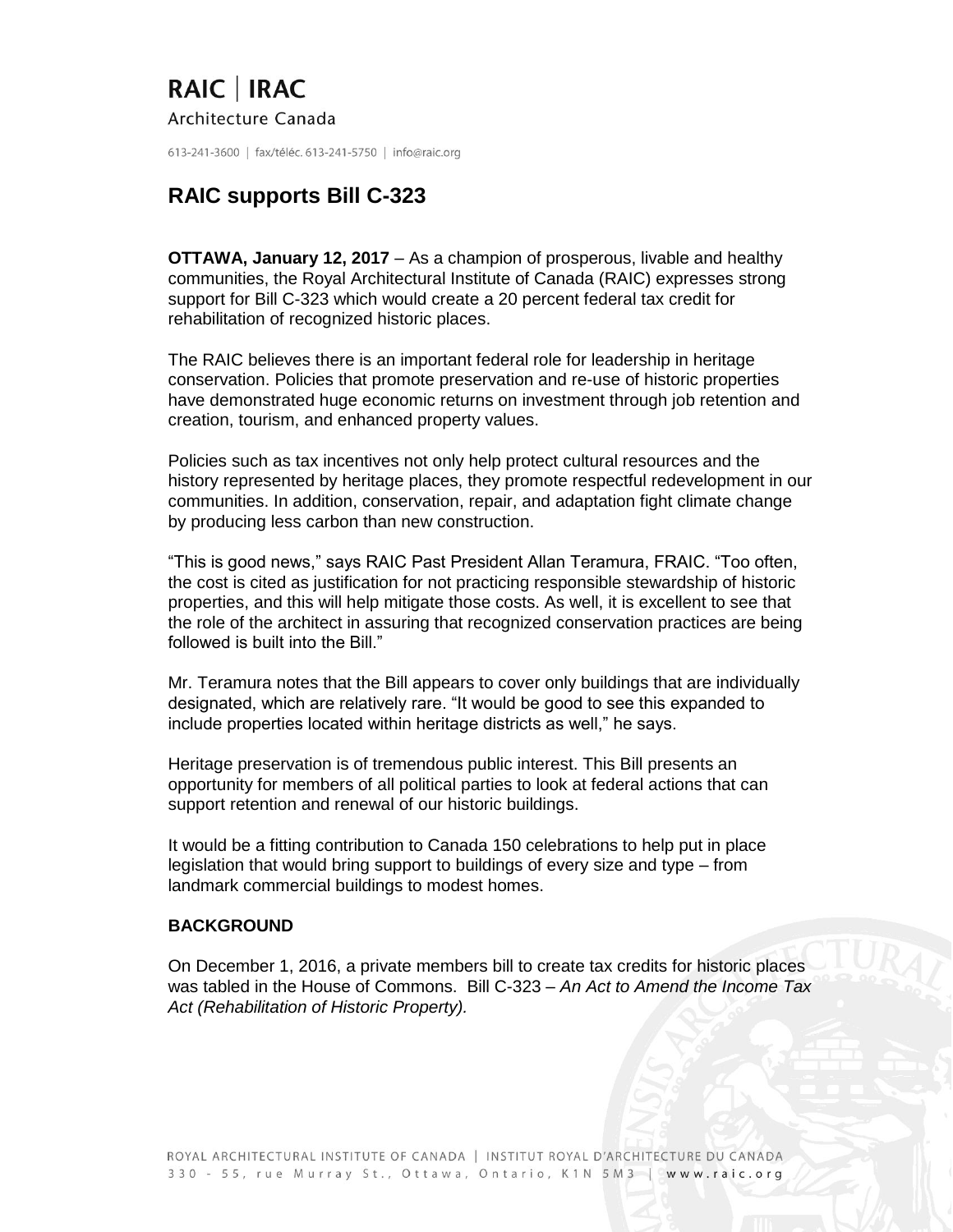# **RAIC | IRAC**

#### Architecture Canada

613-241-3600 | fax/téléc. 613-241-5750 | info@raic.org

Bill C-323 seeks to limit the destruction of Canada's heritage buildings, and instead encourage rehabilitation and re-use.

[Bill C-323](http://www.parl.gc.ca/content/hoc/Bills/421/Private/C-323/C-323_1/C-323_1.PDF) includes the creation of:

- a 20 percent tax credit on eligible costs for rehabilitation work done to designated historic places (commercial & owner-occupied residential); and
- an accelerated Capital Cost Allowance for eligible capitalized costs incurred under the same conditions of the tax credit (commercial only).

To be eligible for the tax credit and accelerated write-off, restoration would have to be certified by an architect as following the Parks Canada published standards for conservation of historic places.

Second reading of the Bill is expected in late February or early March.

### **HISTORIC REHABILITATION TAX CREDITS WORK**

Here are some results of the federal Historic Tax Credit Program (HTC) in the United States, created in 1981:

- \$23.1 billion in federal credits have generated more than \$28.1 billion in additional federal tax revenue and leveraged over \$120.8 billion in private investment (a five-to-one ratio of private investment to tax credits);
- Created 2.4 million jobs;
- Preserved 41,254 historic properties;
- Created over 525,000 housing units, of which 27 percent of which were affordable for low-and-moderate income families.

The Commercial Heritage Properties Incentive Fund (CHPIF), a Canada-wide pilot program from 2003 to 2008 achieved impressive results: a total of \$21.5 million in federal contributions spread across 49 projects leveraged over eight times more in private sector investment (\$177.2 million). Developers confirmed the need in a 2014 study.

The 2011 U.S. study, *Good News in Tough Times: Historic Preservation and the Georgia Economy*, found that \$1 million of economic activity created 18.1 historical rehabilitation jobs compared with 14.9 jobs for new construction – a difference of 21 percent.

### **ABOUT THE RAIC**